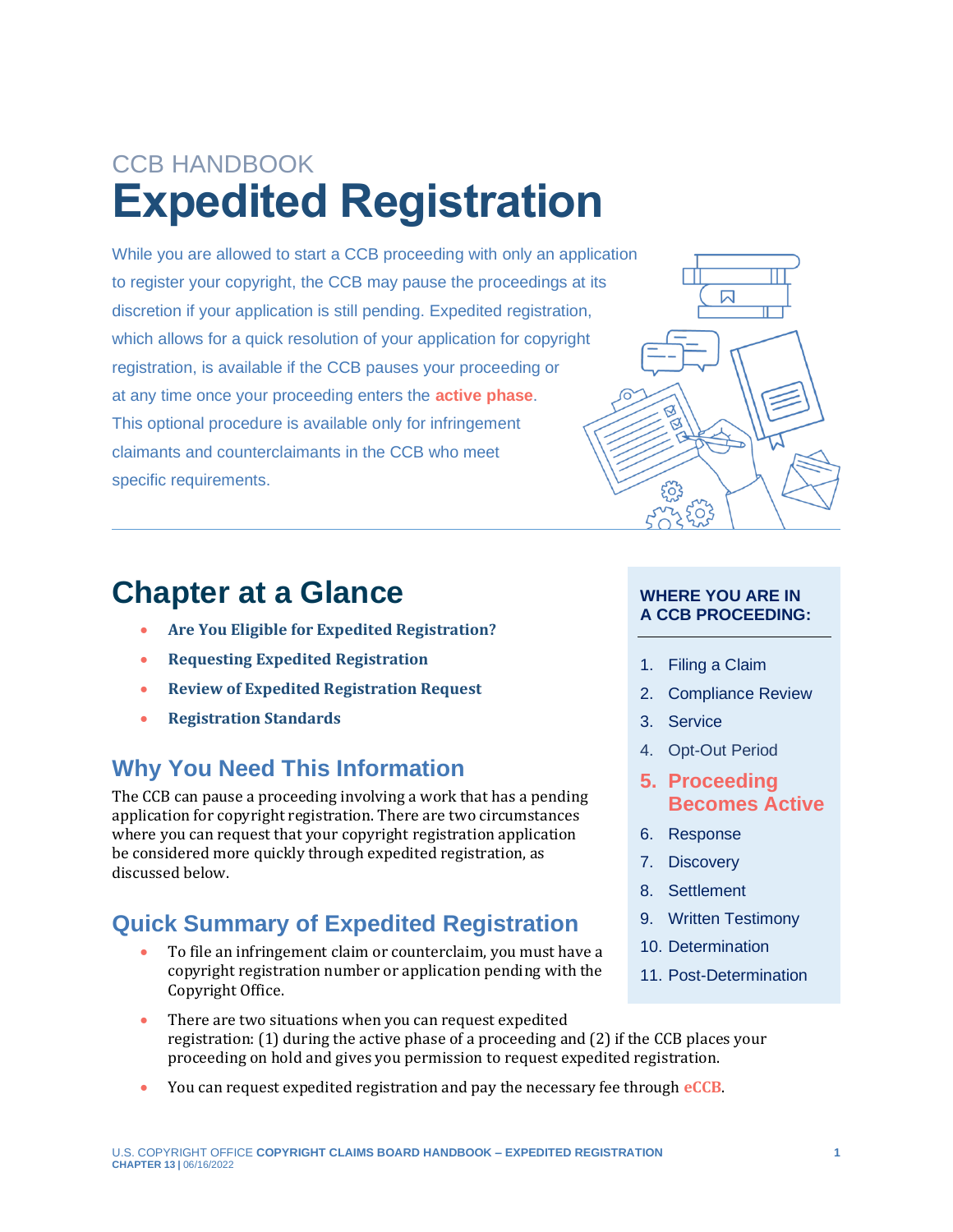• If your request to have your application examined on an expedited basis is granted, the Copyright Office will make every attempt to examine your application within ten business days after the CCB delivers the request to the Registration Program.

### **Overview**

*The CCB's expedited registration procedure is specifically designed to allow an eligible application for copyright registration to be examined more quickly.*

#### **How did you get here?**

You filed an infringement claim or counterclaim before the CCB. It involves a work that wasn't yet registered, so before filing the claim with the CCB you applied for a copyright registration and your application is still pending. The proceedings can move forward while the application is pending. However, the CCB may pause the proceeding until a registration decision is made and if a proceeding is paused for more than a year, it may be dismissed. If the CCB pauses your proceeding before the active phase and gives you permission, or at any time once you're in the active phase, you can request that your application be considered more quickly through an *expedited registration*.

### <span id="page-1-0"></span>**Are You Eligible for Expedited Registration?**

You can request expedited registration if:

- you've brought an infringement claim or counterclaim before the CCB,
- your application for copyright registration is pending, *and*
- your proceeding
	- **a.** is in the active phase, *or*
	- **b.** has been paused, and the CCB has given you permission to request an expedited registration.

#### **Should You Request Expedited Registration?**

Expedited registration is optional and requires an additional \$50 fee. You should consider the Copyright Office's **[registration processing times](https://copyright.gov/registration/docs/processing-times-faqs.pdf)** before requesting expedited registration as it is possible that your copyright application will be ruled on shortly without expedited registration. However, the average nonexpedited processing time does not guarantee that any specific application will be reviewed within that time.

#### **What Happens Next?**

If you satisfy the requirements listed above, you can request expedited registration through eCCB. The Copyright Office's Registration Program will attempt to complete its examination within ten business days after it receives an approved request. As explained below, the Copyright Office can deny your expedited registration request for specific reasons. If your request to expedite is denied, you'll be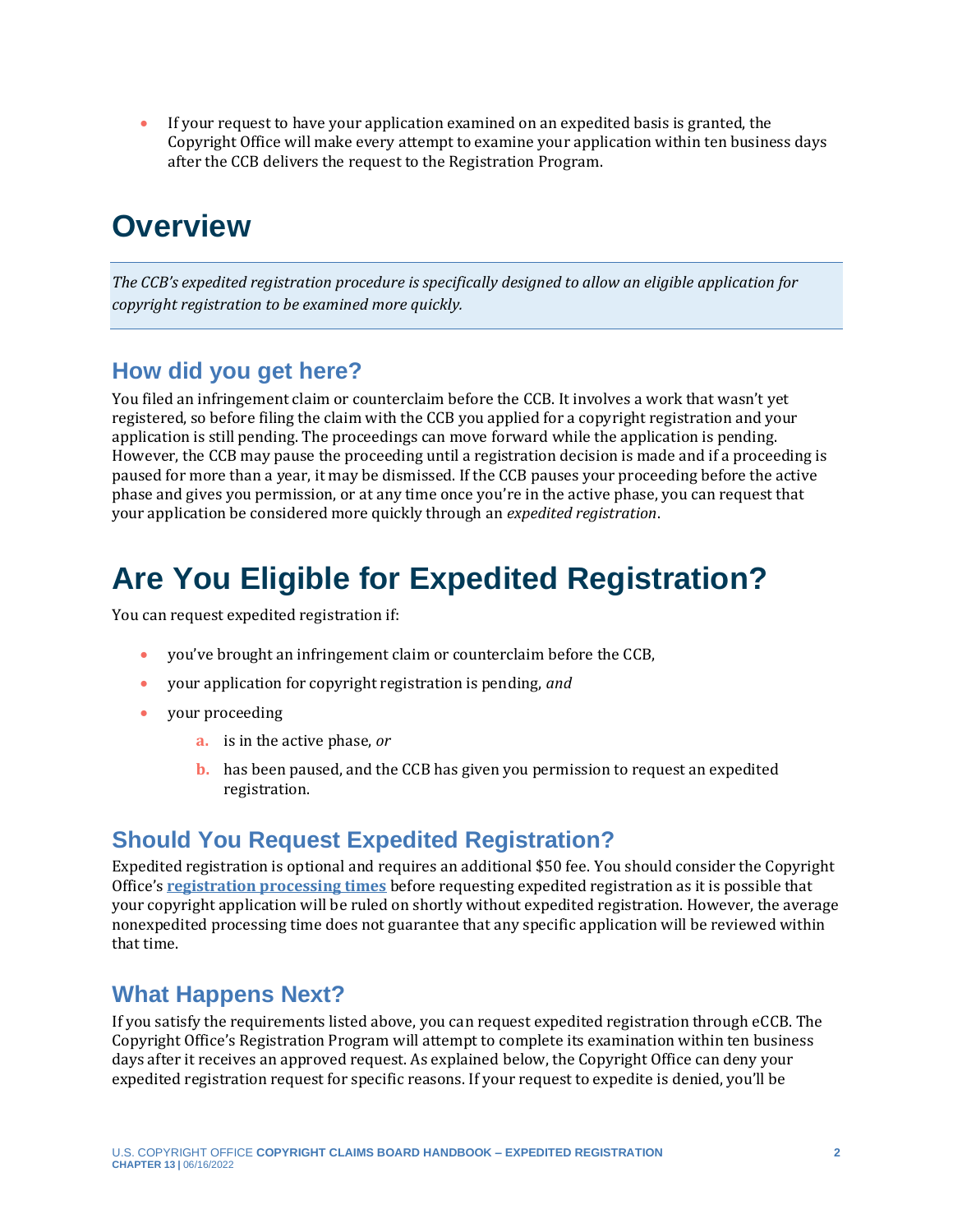notified, and your application will continue to be considered under normal procedures. For more information about registering your work under normal procedures, please visit the **[Registration](https://copyright.gov/registration/)** page.

### <span id="page-2-0"></span>**Requesting Expedited Registration**

If you meet the eligibility criteria above, you can request expedited registration through eCCB, **not** the Copyright Office's electronic registration system.

#### **Fee for Expedited Registration**

There is a \$50 fee for expedited registration. This fee is in addition to the usual filing fee that you will have paid when you submitted your application for copyright registration. You must submit the required fee through eCCB. **You may not use a Copyright Office deposit account to make payments for expedited registration.** The expedited registration fee is paid per application, not per work. For example, if your case before the CCB involves a group registration application, your one expedited registration fee covers all the works on the application.

### <span id="page-2-1"></span>**Review of Expedited Registration**

The Copyright Office will review each request for expedited registration. If the request to have your application examined on an expedited basis is granted, the Office will make every attempt to examine your application within ten business days after notice of the request was delivered to the Registration Program.

Your request for expedited registration may be denied, however, if:

- you have failed to pay the required fee, *or*
- the Copyright Office determines that expedited registration would be unduly burdensome or too difficult based on the Office's workload or budget at the time the request is made.

If a request to review your application on an expedited basis is denied, the Office will notify you and the copyright application will be examined under normal procedures.

## <span id="page-2-2"></span>**Registration Standards**

The Copyright Office will apply the **[same practices and procedures](https://www.copyright.gov/comp3/chap600/ch600-examination-practices.pdf)** when examining a copyright registration regardless of whether it does so on an expedited or regular basis.